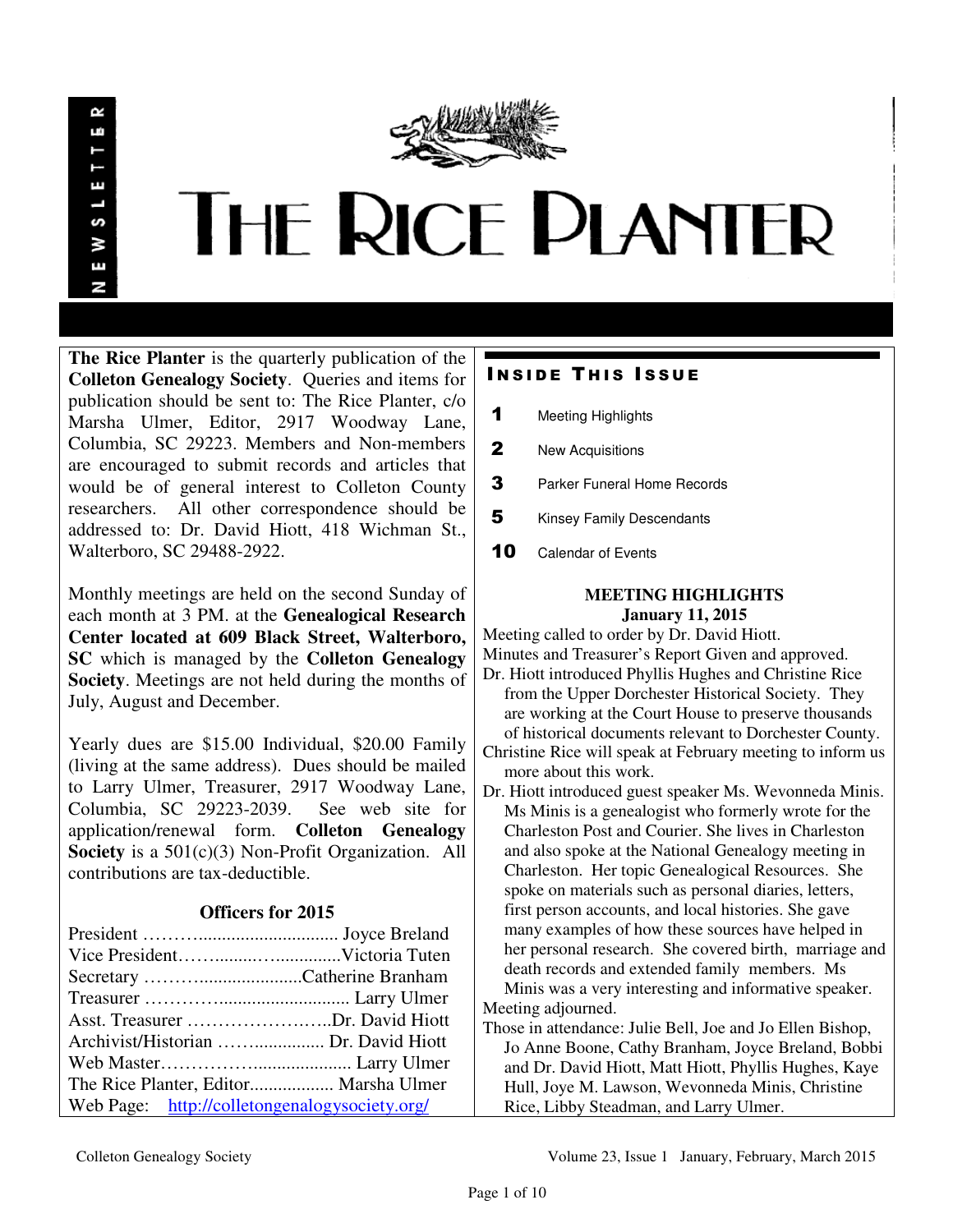## **MEETING HIGHLIGHTS February 8, 2015**

Meeting called to order by Dr. Hiott.

Minutes read and approved.

- Sarah Miller, History professor at USC Salkehatchie introduced guest speaker, Christine Rice.
- Christine Rice was a senior student at USC when she became an intern with the Dorchester County Historical Society. Her assignment was to find a problem, solve it, and implement the solution. With funding from the Dorchester County Historical Society and grants, and utilizing high school students and other volunteers, she has been able to digitize 11,000 documents of historical significance. These are now available by computer to local researchers. These documents include Dorchester Eagle, St. George Council Records for Harleyville, Ridgeville, Reevesville, and St. George. Dorchester County Marriage Certificates, Dorchester County Historical Homes Survey, Real Estate Documents and the William Wamer Collection. Original Documents are stored in a climate controlled fireproof room. Anyone wishing to visit can make an appointment by calling (843-563-0053). The Dorchester County Archives and History Center is located at 101 Ridge St., St. George, SC 19477. This was a very interesting presentation on the preserving and availability of historical documents.
- Dr. Hiott announced that Ms. Dot Glover would be guest speaker at our March Meeting.
- Those in attendance: Joe and Jo Ellen Bishop, Betty Black, JoAnne Boone, Cathy Branham, Joyce Breland, James and Paulette Farrell, Dot Glover, Bobbi and Dr. David Hiott, Joye M. Lawson, Dr. Sarah Miller, Libby Steadman, Ray and Elva Thomas, Heather Tuten, Victoria Tuten and Larry Ulmer.

# **MINUTE HIGHLIGHTS March 8, 2015**

Meeting call to order by Dr. David Hiott Minutes and Treasurer's Report given and approved. Joyce Breland reported CGS has 97 members for 2015. Dr. Hiott introduced guest speaker, Dot Glover. Dot Glover spoke on the life of Dr. Joseph Edward Glover. Dr. Joseph Edward Glover born Dec 10 1778 to Capt. Joseph Glover and Anna D'Oyloy at Tomotley Plantation. Some of Dr. Joseph Edward Glover's accomplishments were: Elected to the Fourth General Assembly at Jacksonboro. Received an MD degree from University of Pennsylvania. 1801 Established a free dispensary at Charleston. 1802 served as President of the SC Medical Society. 1804 married Elizabeth Slann Yonge. They had eight children, only five survived to adulthood. Elizabeth Yonge Glover died 1819. 1809 became Surgeon General of South Carolina. 1826 married Maria Croft Boone Frazier. He was very prominent in Charleston Society and a vast land owner. Some of his property included 81 Rutledge St, 90 Ashley St and 84 Bull St. He died June 06 1840. Dr. Hiott announced that Jan Alpert would be guest speaker for April Meeting. Her topic "A New Way To Do Genealogy" Meeting adjourned. Those in attendance: Julie Bell, Jo Ellen Bishop, JW Bishop, Jo Anne Boone, Cathy Branham, Joyce Breland, Dot Glover, Bobbie and Dr. David Hiott, John Hiott, Matt Hiott, Joye M. Lawson, Libby Steadman, Larry and Marsha Ulmer, Edwin Walker.

# **NEW ACQUISITIONS TO COLLETON GENEALOGY RESEARCH CENTER**

| <b>DONOR</b>                                           |
|--------------------------------------------------------|
|                                                        |
| Lucille Finger Powers                                  |
| Known Military Dead During War 1812 Gen Andrew Jackson |
| Chapter, SC USC                                        |
| 1812 thru Anne Boone                                   |
|                                                        |
| Jimmy Ayer                                             |
|                                                        |
| Jimmy Ayer                                             |
| <b>Billy Syfrett</b>                                   |
|                                                        |
|                                                        |
| Jerry & Linda Lane                                     |
| Watson                                                 |
| Sub Titles of the 15 volumes in PDF Files:             |
|                                                        |
|                                                        |
| Wilson Samuel Harrison Civil War Records               |
|                                                        |
|                                                        |
|                                                        |
|                                                        |
|                                                        |
|                                                        |
|                                                        |
|                                                        |
|                                                        |
|                                                        |
|                                                        |
|                                                        |
| An assortment of heavy duty mountable maps,            |
| many of them Historical Era in America and             |
| Millie Chaplin                                         |
|                                                        |
| <b>Judy Crosby Williams</b>                            |
|                                                        |
|                                                        |
| <b>Judy Crosby Williams</b>                            |
| *************************************                  |
|                                                        |

# **Noted Genealogist to Speak**

Jan Alpert, past president of the National Genealogical Society, will be the speaker at the April  $12<sup>th</sup>$  (a Sunday) meeting of the Colleton Genealogy Society. The free presentation will be at 609 Black St., Walterboro, SC at 3PM. Ms Alpert will discuss a new approach to family history research. This involves the use of Free Mind software, which can help one solve common problems and to lessen confusion between persons who appear similar in old records.

# \*\*\*\*\*\*\*\*\*\*\*\*\*\*\*\*\*\*\*\*\*\*\*\*\*\*\*\*\*\*\*\*\*\*\*\*\*\*

# **MEMBERSHIP RENEWAL**

Renewing your membership with Colleton Genealogy Society is important to us. We enjoy sharing information with you. However if you have forgotten to renew for 2015 this could be your last newsletter. We look forward to having you as a member in 2015. PLEASE RENEW.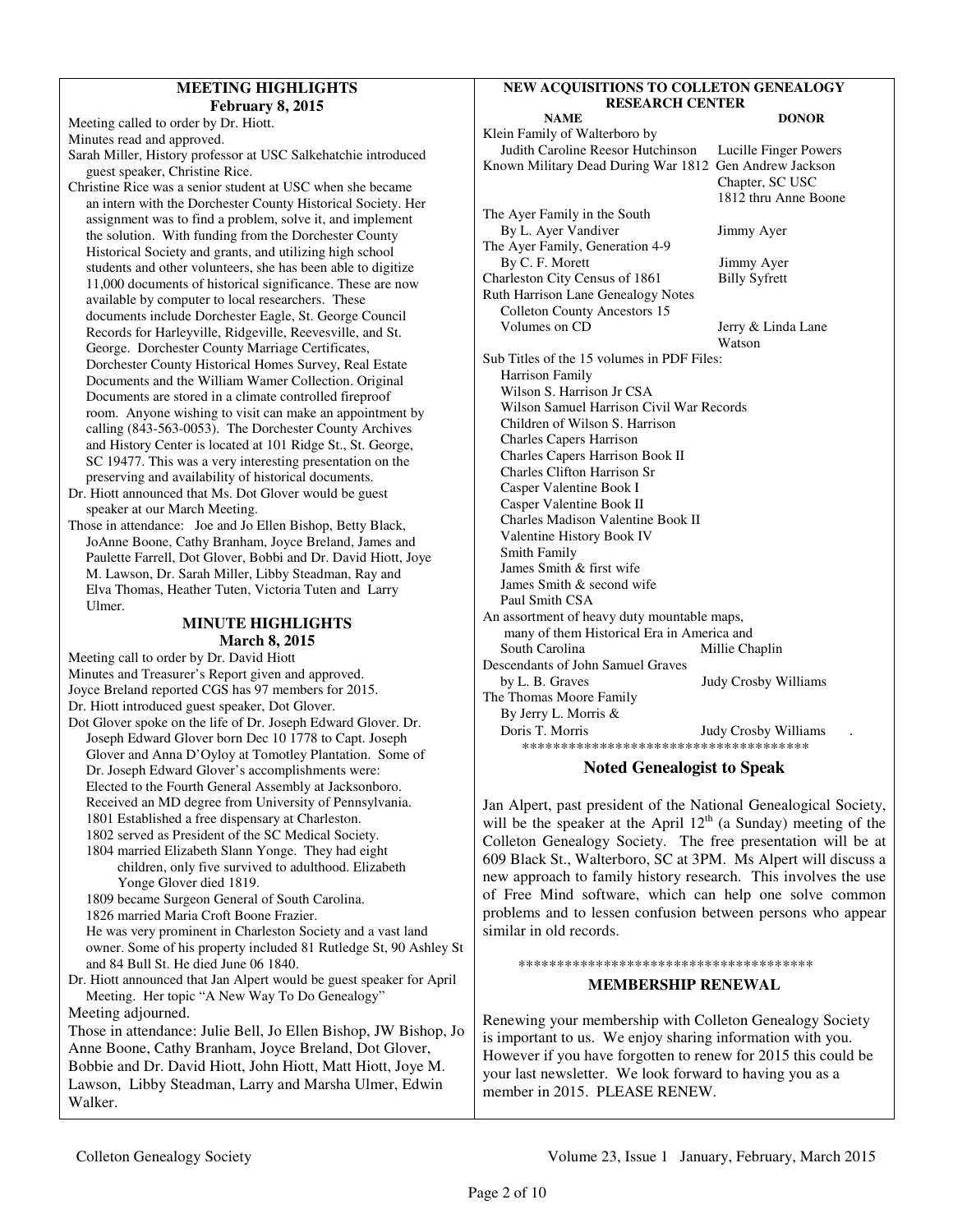# **PARKER FUNERAL HOME RECORDS**

#### **Stewart, Mabel Warren**

b. Jan 31 1878 Walterboro, SC d. Oct 14 1957 State Hospital bur: Live Oak Cemetery Father: W. C. Warren b. Colleton Co, SC Mother: Senie Goodwin b. Colleton Co, SC Bro: J. D. Warren of Birmingham, AL E. L. Warren of Texas C. L. Warren of Tampa, FL W. H. Warren of Tampa, FL Sis: Mrs. Clara Kahrs of Charleston, SC Mrs. Sue Tairamore of Charleston, SC Mrs. A. E. Christianson of Hot Springs, ARK

#### **Stokes, Susan Rebecca Crews**

b. Sep 12 1888 Hampton Co, SC d. Jul 15 1957 Colleton Co. Hospital bur: St Paul Cemetery of Hampton, SC Spouse: James Henry Stokes Father: Wash Crews b. Hampton Co, SC Mother: Susan Stanley b. Hampton Co, SC Son: George W. Stokes of Sumter, SC John P. Stokes of Allendale, SC James M. Stokes of Pamplico, SC Julius M. Stokes of Lake City, SC Dau: Mrs. D. O. Mack of Ladson, SC Mrs. Charles Zeigler of Walterboro, SC 11 Grandchildren

#### **Strickland, Phyllis Darlene**

b. Feb 06 1957 Colleton Co. Hospital d. Feb 06 1957 Colleton Co. Hospital bur: Red Oak Cemetery Father: Daniel Abel Strickland b. Richland Co, SC Mother: Marie Elizabeth Carter b. Charleston Co, SC Bro: David Oral Strickland (1 yr. old) of Cottageville, SC Sis: Janice Marie Strickland (2 yrs. old) of Cottageville, SC Paternal Grandparent: Mrs. D. B. Hoff of Cottageville, SC Maternal Grandparents: Mr & Mrs. C. L. Carter of FL.

#### **Strickland, Willie Newton**

b. Oct 16 1878 Smoaks, SC d. Jan 22 1957 Colleton Co. Hospital bur. Pleasant Grove Baptist Cemetery Occ: Farmer Spouse: Pearl Rivers Father: W. A. Strickland b. Colleton Co, SC Mother: Mary Padgett b. Colleton Co, SC Son: W. J. Strickland of Charleston, SC Robert Anderson Strickland of Walterboro, SC Edwin Strickland of Walterboro, SC Larry Strickland of Walterboro, SC Dau: Mrs. E. D. (can't read) of Calif. Mrs. Schroeder of Charleston, SC Sis: Mrs. Holland Padgett of Smoaks, SC 4 Grandchildren 5 Great Grandchildren

# P**ARKER FUNERAL HOME RECORDS**

#### **Thomas, Georgia Ann Hiott Farrell**  b. Nov 11 1875 Colleton Co, SC d. Sep 09 1957 Colleton Co. Hospital bur. Live Oak Cemetery 1 st Spouse: Walter Farrell 2<sup>nd</sup> Spouse: Jefferson P. Thomas Father: Benjamin Hiott b. Colleton Co, SC Mother: Elizabeth Griffin b. Colleton Co, SC StepSon: J. Hamilton Thomas of Folly Beach, SC Stepdau: Mrs. A. C. Drawdy of Camden, SC Mrs. C. R. Duffin of Jacksonville, FL Mrs. Lillie Padgett of Ruffin, SC Mrs. D. E. Goodson of Walterboro, SC

#### **Thompson, Frank**

b. Jul 26 1885 Colleton Co, SC d. Jan 20 1957 Walterboro, SC bur: Live Oak Cemetery Occ: Retired Saw Mill Operator and Farmer Spouse: Sarah Margaret Nettles Father: Hammond Thompson b. Colleton Co, SC Mother: Alice Nobles b. Colleton Co, SC Son: Getha Thompson of Walterboro, SC H. B. Thompson of Walterboro, SC Hal Thompson of Walterboro, SC Leland Thompson of Walterboro, SC Dau: Mrs. H. M. Nettles of Walterboro, SC Mrs. M. O. Benton of Walterboro, SC Mrs. Elmer O'Quinn of Walterboro, SC Mrs. David Guess of White Hall, SC 11 Grandchildren

#### **Thompson, Richard Todd**

b. about 1914 d. Mar 03 1957 Ft. Lauderdale, FL bur: Jonesville Cemetery Occ: Retired Dry cleaning & Florist Spouse: Gladys Jones Dau: Grace Thompson (4 ½ yrs old) Mary Thompson (2 ½ yrs old)

#### **Tice, Infant Son**

b. Oct 19 1957 Colleton Co. Hospital d. Oct 19 1957 Colleton Co. Hospital bur: Tabernacle Cemetery Father: Tommy Andrew Tice b. Wadesboro, NC Mother: Sally Ann Griffin b. Smoaks, SC Maternal Grandparent: Mrs. Jack Griffin of Smoaks, SC Paternal Grandparent: Mrs. Daniel Tice of Wadesboro, NC

#### **Turner, Exedell Nix** b. Sep 08 1886 Mitchell Co, GA d. Apr 28 1957 Colleton Co, SC bur: Live Oak Cemetery Spouse: James Thomas Turner Father: Dock Nix b. Mitchell Co, GA Mother: Catherine Golden b. Mitchell Co, GA Son: Charlie Floyd Turner of Walterboro, SC Tom Ellis Turner of Walterboro, SC Archie Lee Turner of Walterboro, SC Dau: Adolph Hagwood of Walterboro, SC 15 Grand Children 20 Great Grandchildren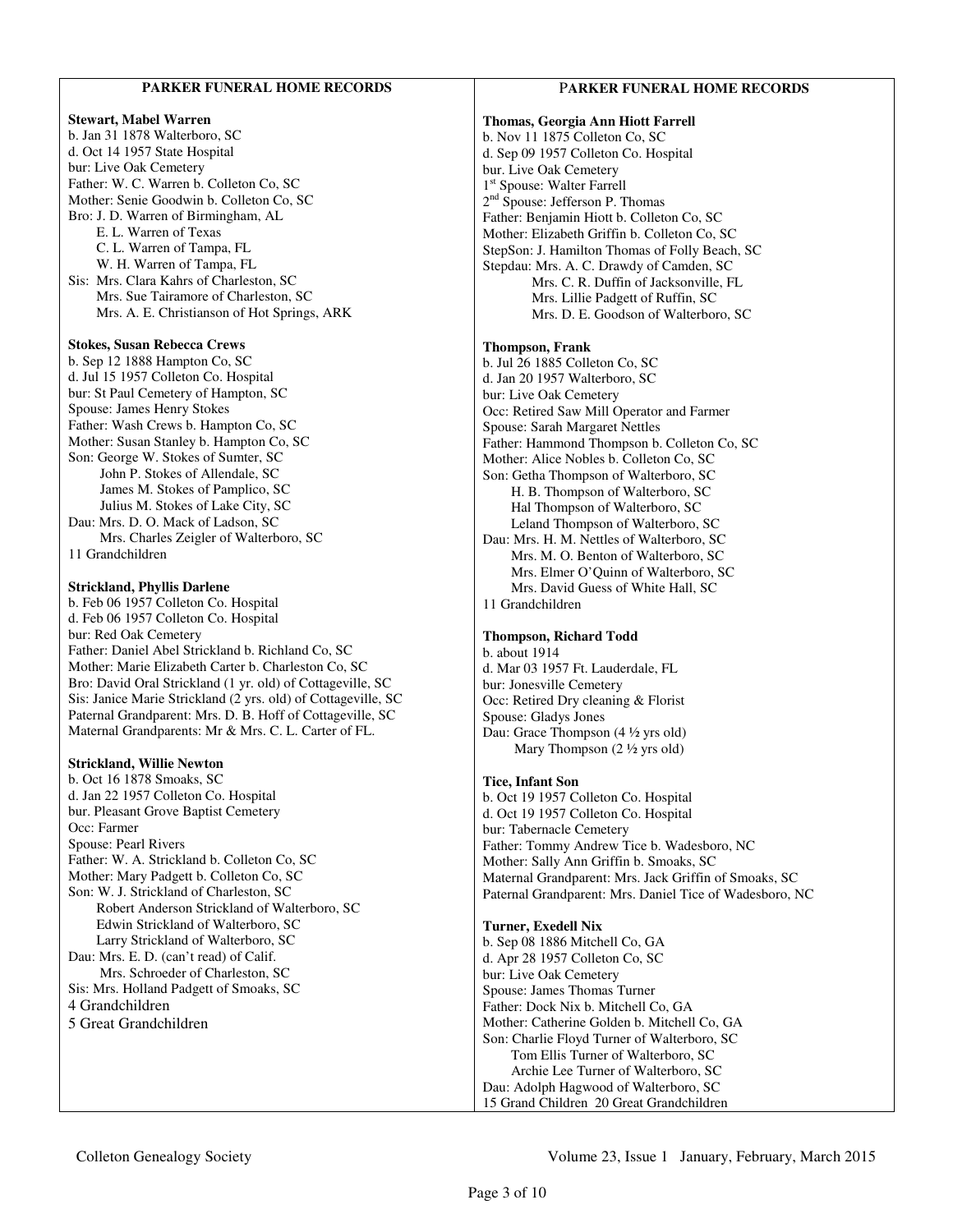# PARKER FUNERAL HOME RECORDS

#### Cont' **Ulmer, John Smith**  b. Apr 11 1883 Colleton Co, SC d. Aug 29 1957 Ruffin, SC bur: Bethel Methodist Church Cemetery Occ: Farmer Spouse: Martha Eliza Ulmer Father: Andrew C. Ulmer b. Colleton Co, SC Mother: Emily Hudson b. Colleton Co, SC Son: Herman S. Ulmer of Walterboro, SC E. Henry Ulmer of Ruffin, SC Dau: Mrs. Edith Johnson of Port Royal, SC Mrs. Arther F. Wells of Port Royal, SC Mrs. Jervey Hiers of Walterboro, SC Miss Elizabeth Ulmer of Ruffin, SC Bro: M. W. Ulmer of Ruffin, SC W. H. Ulmer of Ruffin, SC J. B. Ulmer Sr of Ruffin, SC 8 Grandchildren 5 Great Grandchildren

## **Varn, Frances Murdaugh**

b. Mar 26 1867 Colleton Co, SC d. Jul 23 1957 Colleton Co. Hospital bur: Peniel Baptist Church Cemetery Spouse: B. L. Varn Dau: Miss Cora Varn of Ruffin, SC Mrs. W. M. Dent of Columbia, SC Bro: K. C. Murdaugh of Islandton, SC Sis: Mrs. Lizzie Murdaugh of Islandton, SC 4 Grandchildren 12 Great Grandchildren

## **Varnadoe, Vander Bill**

b. Sep 26 1885 Colleton Co, SC d. Feb 08 1957 Smoaks, SC bur: Smoak's Baptist Church Cemetery Occ: Retired Railroad Man (Southern Railway) Spouse: Gertrude Mitchum Father: John Wesley Varnadoe b. Colleton Co, SC Mother: Ms. Graves Dau: Mrs. Jack Fender of Smoaks, SC Bro: D. H. Varnadoe of Smoaks, SC Willis Varnadoe of Smoaks, SC Rufus Varnadoe of Hendersonville, SC Dau: Mrs. E. H. DeWitt of Guyton, GA 1 Granddaughter, Peggy Jo Fender of Smoaks, SC

# **Walling, Mary Carson**

b. Jun 17 1873 Colleton Co, SC d. Aug 11 1957 Islandton, SC bur: Peniel Baptist Church Cemetery Spouse: George Walling Father: William Carson b. Colleton Co, SC Mother: Catherine Carson b. Colleton Co, SC Son: Laurie Walling of Islandton, SC George Walling of Islandton, SC William Walling of Islandton, SC Dau: Mrs. Hattie of Islandton, SC Mrs. Howard Bailey of PA 32 Grandchildren 62 Great Grandchildren

#### PARKER FUNERAL HOME RECORDS Cont'

# **Walsh, John David**

b. Jul 16 1888 Hampton Co, SC d. Jul 23 1957 Medical College Hospital, Charleston, SC bur: Doctor's Creek Baptist Church Cemetery Occ: Saw Mill Div. Father: Richard H. Walsh b. Hampton Co, SC Mother: Clara Williamson b. Waycross, GA Son: John D. Walsh of N. Charleston, SC Richard E. Walsh of Summerville, SC 9 Grandchildren

# **Warren Sr, Augustus Paron**

b. Jun 23 1884 Colleton Co, SC d. Nov 08 1957 SC State Hospital bur: Doctor's Creek Cemetery Occ: Retired Farmer Spouse: Mary Stanfield Father: W. Charles Warren b. VA Mother: Janie Thompson b. Colleton Co, SC Son: Paron Warren of Atlanta, GA Tec. Sgt. Talmadge Warren of Air Force in France Paul Warren of Columbia, SC Charles Warren of Beaufort, SC Dau: Mrs. Lillian Maxey Capo of Charleston, SC Mrs. C. C. Martin of New York City Mrs. John F. Kilpatrick of Guam Mrs. Grayden Copeland of Savannah, GA Bro: J. T. Warren of Neals Cross Roads Sis: Mrs. H. E. Mitchum of Columbia, SC 16 Grandchildren 2 Great Grandchildren

# **Warren, Madison D.**

b. Aug 29 1871 Colleton Co, SC d. Oct 31 1957 State Hospital bur: Bedons Baptist Church Cemetery Occ: Farmer Spouse: Lutitia Katherine Craven Father: Perry Petit Warren b. Colleton Co, SC Mother: Annie Ramsey b. Colleton Co, SC Dau: Mrs. Lou Ray Craven of Walterboro, SC Bro: Petite Warren of Walterboro, SC 2 Grandchildren

## **Warren, Rosa Lee Buchanan Fisk**

b. Oct 04 1880 Colleton Co, SC d. Jan 03 1957 Lodge, SC bur: Carters Ford Baptist Church Cemetery 1 st Spouse: Jacob Christopher Fisk 2<sup>nd</sup> Spouse: William Warren Father: James Daniel Buchanan b. Colleton Co, SC Mother: Sarah Benton b. Islandton, SC Son: Jacob Eddie Fisk of Lodge, SC Clevie Christopher Fisk of Lodge, SC Stepson: Adam Brantley Fisk of Lodge, SC Stepdau: Mrs. Bessie Fisk Bro: James Dan Buchanan of Lodge, SC Sis: Mrs. Ida Mae (JC) Harrison of Lodge, SC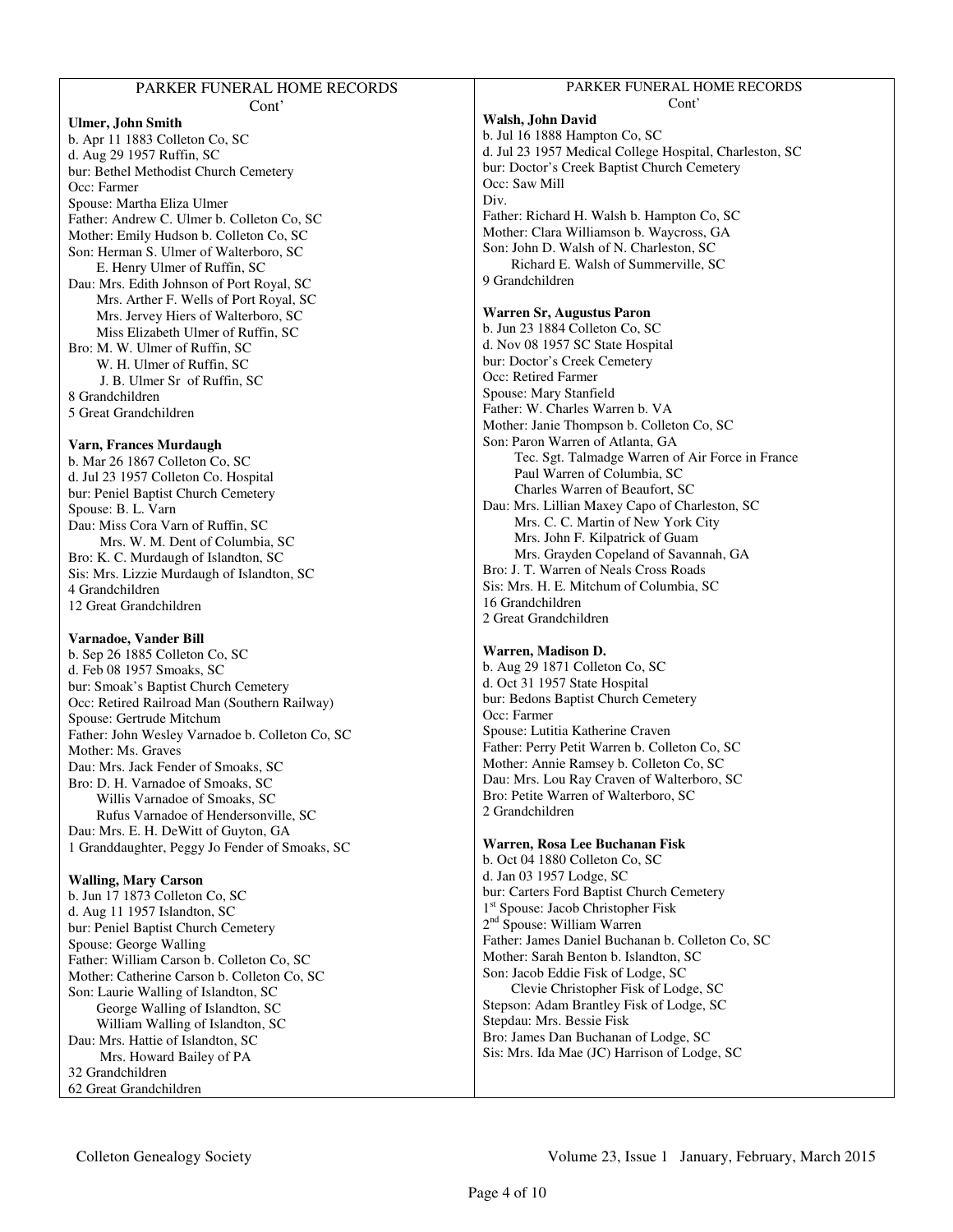#### **KINSEY FAMILY HISTORY FROM BERN, SWITZERLAND TO AMERICA JOHN RIPLEY KINSEY**

*Generation Five cont'* 

33. **William A. "Billy" Garris**, born Aug 19 1821 in Colleton County, SC, died Apr 27 1882 in Colleton County, SC, buried in Garris Family Cemetery, Smoaks, Colleton County, SC. He married **Charlotte Ann "Lottie" Smoak**, Mar 16 1844, born Jan 16 1824 in Colleton County, SC (daughter of **David William Smoak** and **Susan Charity "Lottie" Prine**), died Mar 5 1901 in Colleton County, SC, buried in Smoaks Baptist Church Cemetery, Smoaks, Colleton County, SC.

*Children:*

- 108 i. Abner Brown "Abbie" Garris Sr, born Dec 23 1844 in Colleton County, SC, died Mar 26 1931, buried in Live Oak Cemetery, Walterboro, Colleton County, SC, military War Between the States. He married Elizabeth Amanda "Lizzie" Miley, Dec 12 1867, born Aug 05 1843 in Smoaks, Colleton County, SC (daughter of James Wilson Miley and Elizabeth "Betsy" Garris), died Jun 11 1911, buried in Live Oak Cemetery, Walterboro, Colleton County, SC.
- 109 ii. Arimental Pearl "Mitty" Garris, born Apr 16 1846, died Mar 21 1925, buried in Little Swamp United Methodist Cemetery, Bamberg County, SC. She married James Wilson "Big Jim" Miley, Dec 12 1867 by Rev. L. Linder, born Oct 3 1846 in Colleton County, SC (son of James Wilson Miley and Elizabeth "Betsy" Garris), died Sep 28 1915 in Walterboro, Colleton County, SC, buried in Little Swamp United Methodist Cemetery, Bamberg County, SC, military Served in Civil War.
- 110 iii. Ursula Jane "Sula" Garris, born Jul 29 1847 in Colleton County, SC, died Nov 12 1887 in Colleton County, SC, buried in Goodwin-Padgett Cemetery, Colleton County, SC. She married Robert Rutledge Padgett, Feb 1 1866 in Colleton County, SC, born Apr 8 1848 in Colleton County, SC (son of James Graham "Humpie Jim" Padgett and Elizabeth "Betsy" Garris), died Feb 5 1918 in Colleton County, SC, buried in Goodwin-Padgett Cemetery, Colleton County, SC.
- 111 iv. Charity Garris, born Aug 20 1849 in Colleton County, SC, died Mar 29 1868 in Colleton County, SC. She married Benjamin Black, Feb 20 1867.
- 112 v. John William "J. W." Garris, born Apr 30 1852 in Colleton County, SC, died Mar 10 1922 in Colleton County, SC, buried in Garris Estate, Colleton County, SC. He married Emma S. Carter, Aug 6 1874 in Colleton County, SC, born Apr 27 1859 in Colleton County, SC (daughter of Richard Carter and Martha Bassett), died May 11 1933 in Colleton County, SC, buried in Carter's Ford Baptist Church, Lodge, SC.
- 113 vi. William Franklin "Billy" Garris, born Feb 28 1855 in Colleton County, SC, died Sep 9 1917 in Colleton County, SC, buried in Fox Cemetery, Cottageville, SC. He married Laura A. "Janie" Black, Dec 16 1875, born Mar of 1858 in Smoaks, Colleton County, SC (daughter of Robert Black III and Elizabeth "Betsy" Giles Caldwell), died about 1919 in Colleton County, SC.
- 114 vii. Joseph Thomas Garris, born Apr 6 1857, died Jul 9 1928, buried in Williams Cemetery, Williams, Colleton County, SC. He married Adella Jane Padgett, born Feb 23 1868 in Colleton County, SC (daughter of Daniel Padgett and Levicy Goodwin), died Jun 30 1947 in Colleton County, SC, buried in Williams Cemetery, Williams, Colleton County, SC.
- 115 viii. Charlotte A. Garris, born about 1859, died about 1864.
- 116 ix. Hattie Ann Garris, born Feb 03 1865 in Colleton County, SC, died Jan 08 1940 in Colleton County, SC, buried in Little Swamp Methodist Church, Smoaks, SC. She married Berry William Smith, born about 1868 (son of Joseph Howell Smith Sr and Barbara "Ursula" George), died Aug 03 1944, buried in Little Swamp United Methodist Cemetery, Bamberg County, SC.
- 34. **Griffin Garris Jr**, born Nov 20 1823 in Colleton County, SC, died about 1866 in Charleston County, SC. he married (1) **Mary Atkinson**, born about 1834.

## He married (2) **Margaret Marynett Regan**.

- 
- *Children:*<br>117 i. Charles Ga 117 i. Charles Garris.<br>118 ii. Emanuel Manf
- ii. Emanuel Manford "Manny or E.M." Garris, born Oct 24 1850 in South Carolina, died Jan 15 1913 in St George, Dorchester County, SC, buried in St George UDC Cemetery, St George, Dorchester County, SC. He married Mary Catherine Headden, born Feb of 1853 in South Carolina (daughter of Joseph Headden and Sarah Hiott), died 1930 in South Carolina, buried in St George UDC Cemetery, St George, Dorchester County, SC.
- 119 iii. Thomas Garris.
- 120 iv. Willie Garris.

He married (3) **Katie Rice**, married in Colleton County, SC, born about 1825.

35. **Berry William "Barry" Garris**, born Jul 17 1826 in Colleton County, SC, died Dec 31 1900 in Colleton County, SC, buried in Cotton Mill Cemetery. He married (1) **Mary Goodwin**, Dec 10 1846, born Nov 12 1826 in Colleton County, SC (daughter of **James Goodwin Sr** and **Alsenia Rebecca "Sennie" Carter**), died Sep 18 1847 in Colleton County, SC. **Mary**: According to Life and Descendants of James Goodwin and Sennie Carter Mary Goodwin Garris died May 25 1876.

- *Children:*
- 121 i. Ellen George Garris, born Feb 28 1847 in Colleton County, SC, died Aug 28 1928 in Colleton County, SC, buried in Bedon Baptist Church, Walterboro, SC, occupation Retired. Ellen George is listed in the Census as living in the household of Berry William Garris however her son gives her father as George Barnes on her death certificate and has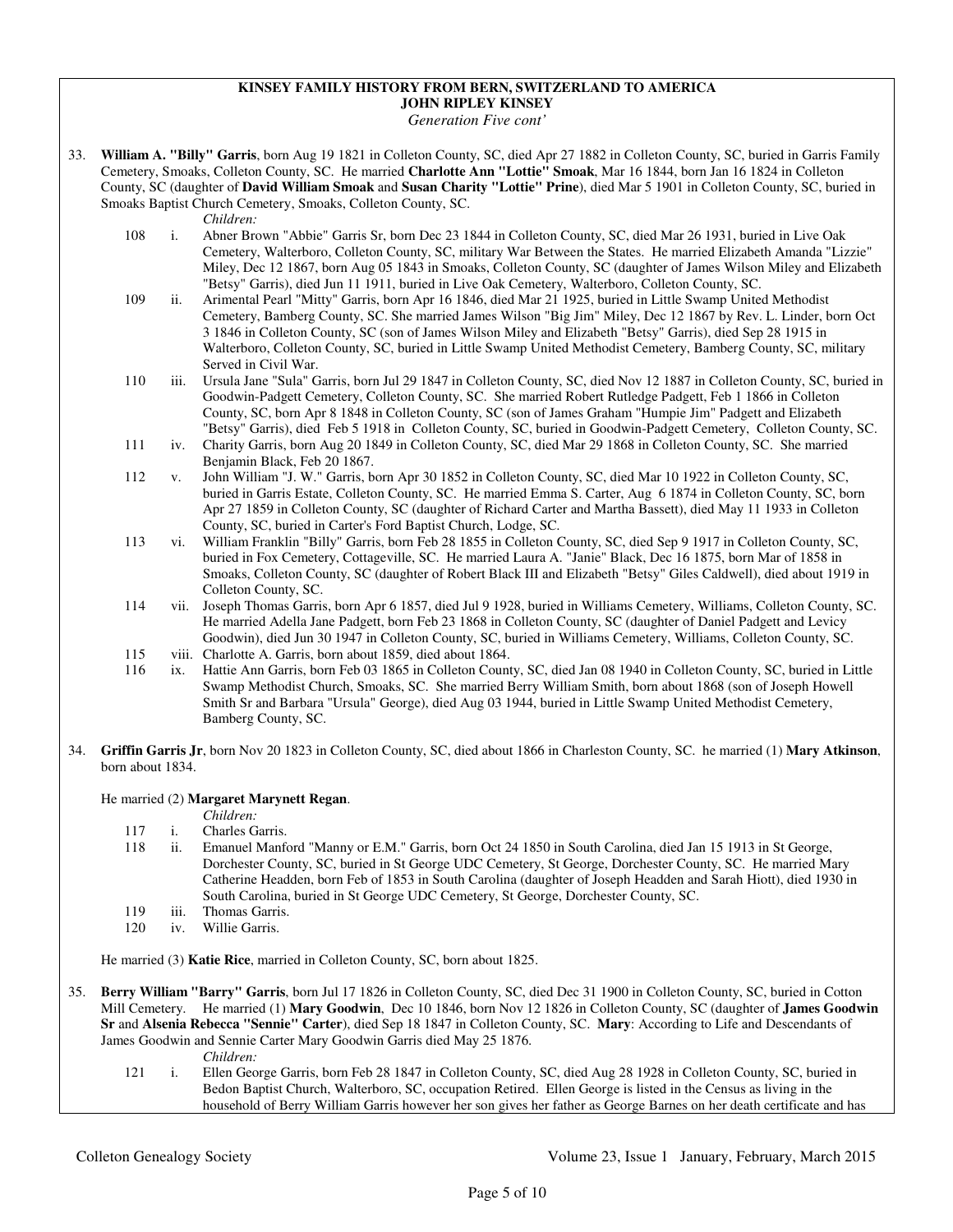her age as 83 meaning she was born 1845. Ellen is listed as Ellen George in the 1850 and 1870 Census records. She could be Ellen George or Ellen George Garris. She may have been adopted by the Berry W. Garris family. We are not sure at this point, so we wish to include her in this family as Ellen George Garris and of course wife of Charles Capers Harrison. She married Charles Capers Harrison, before 1875, born Feb 18 1851, died Sep 14 1906, buried in Bedon Baptist Church, Walterboro, SC.

 He married (2) **Jane Smoak**, born Nov 06 1832 in Colleton County, SC, died Aug 22 1852 in Colleton County, SC. He married (3) **Narcissus Warren**, born Oct of 1827 in Colleton County, SC (daughter of **Paul Warren** and **Sara Strickland**), died about 1900 in Colleton County, SC, buried in Colleton Mill Cemetery (Cemetery no longer exists). **Narcissus**: Previously married to Isham Redish.

*Children:*

122 ii. Charles Garris, born about 1853.

36. **Charles Glover Garris**, born Nov 2 1827 in Colleton County, SC, died about 1860 in Bamberg County, SC. He married **Martha J. Barrs**, born about 1828 in Colleton County, SC, died about 1885 in Colleton County, SC.

 *Children:* 123 i. Etta Garris.

- 124 ii. Laura E. Garris, born Aug 4 1852 in Colleton County, SC, died Dec 16 1926 in Charleston County, SC, buried in Magnolia Cemetery, Charleston, Charleston County, SC. She married (1) Charles Bennett. She married (2) Willie B. Cutter.
- 125 iii. Georgeanne E. Garris, born Jun 24 1854 in Colleton County, SC, died Nov 25 1928 in Greer, SC, buried in Mountain View Cemetery, Greer, SC. She married William Broadus Steedley, died in Athens, GA.
- 126 iv. Charles Glover Garris Jr, born Mar 1 1855 in Colleton County, SC, died Nov 23 1881 in Bamberg County, SC, buried in Hunter's Chapel Cemetery, Bamberg, Bamberg County, SC. Living with father in-law Moses Steedley in 1880 Census. He married Henrietta C. Steedley, about 1875, born Oct 03 1857 in Barnwell County, SC, died Jun 20 1916 in Bamberg County, SC, buried in Hunter's Chapel Cemetery, Bamberg, Bamberg County, SC. Henrietta: Daughter of Moses and Eveline or Emiline Smith Steedley. Married a second time to a Mr. Zeigler.
- 127 v. Julia Rebecca Garris, born Nov 26 1860 in Colleton County, SC, died Oct 14 1900, buried in Edisto Baptist Church Cemetery, Farrell Crossroads, Bamberg County, SC. She married John Aaron McCormick, born about 1847 in Barnwell County, SC (son of William "Will" McCormick and Elizabeth Jane "Eliza" Varn), died Jun 22 1929 in Bamberg County, SC, buried in Edisto Baptist Church Cemetery, Farrell Crossroads, Bamberg County, SC, military Served in Civil War.
- 39. **Griffin Garris Saunders Sr**, born Jan 17 1821 in Colleton County, SC, died Apr 26 1894 in Colleton County, SC, buried in Doctor's Creek Baptist Church, Walterboro, SC. He married **Elizabeth Betsy Goodwin**, born Aug 04 1824 in Colleton County, SC (daughter of **James Goodwin Sr** and **Alsenia Rebecca "Sennie" Carter**), died May 04 1886 in Colleton County, SC, buried in Doctor's Creek Baptist Church, Walterboro, SC.

- *Children:*<br>128 *i.* Joseph W 128 i. Joseph William Saunders, born Jul 09 1843 in Colleton County, SC, died May 05 1908 in Stokes, Colleton County, SC, occupation Farmer. He married Rebecca Jane Adams, about 1866, born Jun 01 1848 in Colleton County, SC, died Nov 19 1919 in Colleton County, SC. Rebecca: Daughter of Benjamin Adams.
- 129 ii. James Hardy Saunders, born Jul 11 1845 in Colleton County, SC, died Jun 15 1910 in Stokes, Colleton County, SC, buried in Doctor's Creek Baptist Church, Walterboro, SC. He married Martha F. Beach, about 1867, born Apr 22 1844 in Stokes, Colleton County, SC (daughter of Lewis Capers Beach and Sarah "Ann" Warren), died Sep 19 1921 in Walterboro, Colleton County, SC, buried in Doctor's Creek Baptist Church, Walterboro, SC.
- 130 iii. Benjamin Capers Saunders, born Mar 19 1848 in Colleton County, SC, died Jan 29 1928 in Stokes, Colleton County, SC, buried in Doctor's Creek Baptist Church, Walterboro, SC, occupation Farmer. He married Mary Caroline Adams, born Jul 25 1854 in South Carolina (daughter of Ben Adams), died Nov 07 1928 in Colleton County, SC, buried in Doctor's Creek Baptist Church, Walterboro, SC.
- 131 iv. Mary Paulina Saunders, born Aug 20 1849 in Walterboro, Colleton County, SC, died Oct 23 1923 in Colleton County, SC. She married Daniel Jasper "Jack" Beach, Oct of 1865, born Sep 03 1848 (son of Lewis Capers Beach and Sarah "Ann" Warren), died Aug 07 1921.
- 132 v. Elizabeth Jane Saunders, born Mar 06 1851, died Jan 14 1913, buried in Doctor's Creek Baptist Church, Walterboro, SC. She married Henry Washington "Dick" Beach, born May 11 1848 (son of Lewis Capers Beach and Sarah "Ann" Warren), died Mar 16 1930, buried in Doctor's Creek Baptist Church, Walterboro, SC.
- 133 vi. Alsenia Isabel "Senie" Saunders, born Apr 19 1851 in Colleton County, SC, died Sep 2 1911 in College Park, Ga. She married Wesley Capers Beach, about 1870 in Colleton County, SC, born Dec 21 1851 in Colleton County, SC (son of Lewis Capers Beach and Sarah "Ann" Warren), died Jul 1 1892 in Colleton County, SC, occupation Farmer.
- 134 vii. John Garris Saunders, born Oct 12 1855 in Colleton County, SC, died Jan 10 1905 in Colleton County, SC, education Medical Doctor. He married (1) Leila A. Rembert, born Mar 08 1872, died Aug 03 1892, buried in Doctor's Creek Baptist Church, Walterboro, SC. He married (2) Rivie Davis Thompson, born Aug 29 1873 in Williston, Barnwell County, SC (daughter of Henry Mellville Thompson and Josephine Mathews), died Sep 29 1931, buried in Doctor's Creek Baptist Church, Walterboro, SC.
- 135 viii. Samuel Benjamin Saunders, born Mar 19 1858 in Colleton County, SC, died Dec 1 1930 in Colleton County, SC, occupation Farmer, buried in Doctor's Creek Baptist Church, Walterboro, SC. He married Letitia Hiott, Dec 23 1883,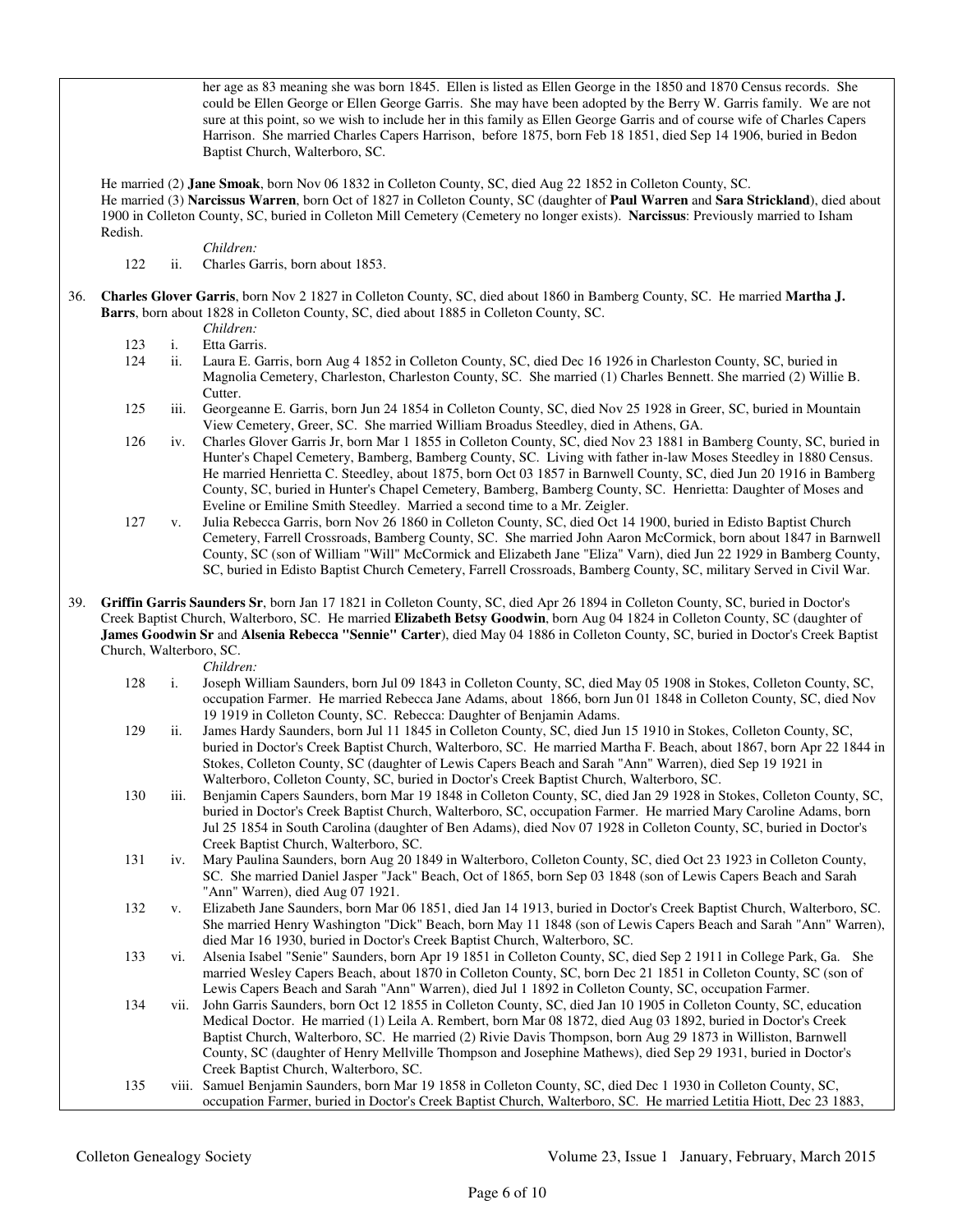|     |                                                                                                                                                                                                                                                                 |                | born Sep 28 1868 (daughter of Joseph Hiott Jr and Jane Ann Parish), died Jul 17 1944 in Colleton County, SC, buried in                                                                                                                                                                                                                                                                                                                                                                        |
|-----|-----------------------------------------------------------------------------------------------------------------------------------------------------------------------------------------------------------------------------------------------------------------|----------------|-----------------------------------------------------------------------------------------------------------------------------------------------------------------------------------------------------------------------------------------------------------------------------------------------------------------------------------------------------------------------------------------------------------------------------------------------------------------------------------------------|
|     |                                                                                                                                                                                                                                                                 |                | Doctor's Creek Baptist Church, Walterboro, SC.                                                                                                                                                                                                                                                                                                                                                                                                                                                |
|     | 136                                                                                                                                                                                                                                                             | ix.            | Isham Goodwin Saunders, born Apr 08 1861 in Colleton County, SC, died Jul 26 1906 in Walterboro, Colleton County,                                                                                                                                                                                                                                                                                                                                                                             |
|     |                                                                                                                                                                                                                                                                 |                | SC. He married Josie Prine.                                                                                                                                                                                                                                                                                                                                                                                                                                                                   |
|     | 137                                                                                                                                                                                                                                                             | X.             | Griffin Garris Saunders Jr, born Mar 31 1864 in Colleton County, SC, died Nov 26 1916 in Colleton County, SC. He<br>married Adeline "Addie" Bowers, born about 1861 in Barnwell County, SC, died Mar 08 1902 in Charleston County, SC,<br>buried in Stokes, Colleton County, SC. Adeline: Daughter of W. A. Bowers and Ann E. Bowers. Addie Bowers<br>Saunders died after being in Charleston, SC just 11 days.                                                                               |
|     | 138                                                                                                                                                                                                                                                             | xi.            | Martha Isabel Saunders, born Sep 25 1868, died about 1900. She married Julius Edwin Beach, Dec 08 1896, born Oct 23<br>1863 in Colleton County, SC (son of Joseph Stephen Beach and Mary Caroline Beach), died May 29 1946 in Walterboro,<br>Colleton County, SC, buried in Live Oak Cemetery, Walterboro, Colleton County, SC, occupation Judge.                                                                                                                                             |
|     | 139                                                                                                                                                                                                                                                             | xii.           | Sarah Melinda Saunders, born Jan 05 1875 in Colleton County, SC, died Sep 07 1931 in Colleton County, SC, buried in<br>Doctor's Creek Baptist Church, Walterboro, SC. She married Robert L. "Robbie" Hiers, born Sep 10 1885 in Colleton<br>County, SC (son of Cornelius K. Hiers and Mary Martha "Mollie" Hiott), died Jan 21 1952 in Colleton County Hospital,<br>Walterboro, SC, buried in Evergreen Christian Church Cemetery, Walterboro, Colleton County, SC, occupation<br>Contractor. |
| 40. | Sarah Elizabeth Saunders, born Jan 06 1823, died May 25 1883. She married Isham "David" Walker, born Apr 20 1812 (son of Isham<br>Walker and Martha Unknown), died Jun 27 1872, buried in Isham David Walker Family Cemetery, Colleton County, SC.<br>Children: |                |                                                                                                                                                                                                                                                                                                                                                                                                                                                                                               |
|     | 140                                                                                                                                                                                                                                                             | i.             | John E. Walker, born about 1839 in Colleton County, SC, died about 1864.                                                                                                                                                                                                                                                                                                                                                                                                                      |
|     | 141                                                                                                                                                                                                                                                             | ii.            | Celia E. "Celie" Walker, born Oct 20 1842 in Colleton County, SC, died Dec 9 1907, buried in Carter's Ford Baptist<br>Church, Lodge, SC. She married Andrew John W. Cone, born Nov 15 1839 (son of Andrew Cone and Elizabeth Isabella<br>Harvey), died May 22 1904, buried in Carter's Ford Baptist Church, Lodge, SC. Andrew: Other sources have middle<br>name as "Jackson".                                                                                                                |
|     | 142                                                                                                                                                                                                                                                             | iii.           | Albert N. Walker, born about 1844 in Colleton County, SC, died about 1893 in Colleton County, SC. He married Selena<br>L. "Lena" Wilson, born Jan 07 1846 in South Carolina (daughter of Joel "Seaborn" Wilson and Rebecca Connelly), died<br>May 08 1925 in Beaufort County, SC, buried in Evergreen Cemetery, Beaufort, SC.                                                                                                                                                                 |
|     | 143                                                                                                                                                                                                                                                             | iv.            | Joseph Washington Walker, born Jun 19 1849 in Colleton County, SC, died May 25 1932 in Colleton County, SC, buried<br>in Carter's Ford Baptist Church, Lodge, SC, occupation Farmer. He married Emma Catherine Strickland, born Sep 09<br>1851 in Colleton County, SC (daughter of James Strickland and Catherine Padgett), died Oct 19 1932 in Colleton<br>County, SC, buried in Carter's Ford Baptist Church, Lodge, SC.                                                                    |
|     | 144                                                                                                                                                                                                                                                             | V.             | Madison O. Walker, born about 1855 in Colleton County, SC, died about 1872 in Colleton County, SC.                                                                                                                                                                                                                                                                                                                                                                                            |
|     | 145                                                                                                                                                                                                                                                             | vi.            | Mary Walker, born about 1855 in Colleton County, SC.                                                                                                                                                                                                                                                                                                                                                                                                                                          |
|     | 146                                                                                                                                                                                                                                                             | vii.           | Calvin Augustus "Cal" Walker, born Jul 18 1859 in Colleton County, SC, died Mar 22 1911 in Colleton County, SC.                                                                                                                                                                                                                                                                                                                                                                               |
|     |                                                                                                                                                                                                                                                                 |                | He married Irene Hiott, born Mar 26 1879.                                                                                                                                                                                                                                                                                                                                                                                                                                                     |
|     | 147                                                                                                                                                                                                                                                             |                | viii. Sarah Augusta "Gustie" Walker, born Nov 19 1861 in Colleton County, SC, died Dec 20 1933 in Colleton County, SC,<br>buried in Doctor's Creek Baptist Church, Walterboro, SC. She married Henry H. Hiott, Jun 19 1912, born Jun 07 1844 in<br>Colleton County, SC (son of Joseph Hiott and Harriett Warren), died Dec 18 1912 in Colleton County, SC.                                                                                                                                    |
|     | 148                                                                                                                                                                                                                                                             | ix.            | Claudia "Elizabeth" Walker, born May 06 1864 in Colleton County, SC, died May 31 1919 in Colleton County, SC,<br>buried in Gillisonville Cemetery, Gillisonville, Jasper County, SC. She married William Green Mole, Dec 01 1895, born<br>Apr 23 1871 (son of James Augustus "Gus" Mole and Sarah Jane Sauls), died Aug 17 1915, buried in Gillisonville<br>Cemetery, Gillisonville, Jasper County, SC.                                                                                       |
| 41. |                                                                                                                                                                                                                                                                 |                | Mary Celia Ann Saunders, born Jun 08 1825 in Colleton County, SC, died Sep 02 1885 in Colleton County, SC. She married William                                                                                                                                                                                                                                                                                                                                                                |
|     |                                                                                                                                                                                                                                                                 |                | W. Hiers, about 1842, born Jan 02 1817 in Colleton County, SC (son of William W. Hiers Sr and Mary Ann Elizabeth Black), died Feb                                                                                                                                                                                                                                                                                                                                                             |
|     |                                                                                                                                                                                                                                                                 |                | 15 1882 in Lodge, Colleton County, SC, occupation Reverend.<br>Children:                                                                                                                                                                                                                                                                                                                                                                                                                      |
|     | 149                                                                                                                                                                                                                                                             | $\mathbf{i}$ . | Jasper Thomas Hiers, born May 31 1843 in Colleton County, SC, died Jan 24 1907 in Colleton County, SC, buried in<br>Ackerman Cemetery, Round O, SC. He married Louise Angelina "Lou" Ackerman, born Jul 29 1857 in Colleton County,<br>SC (daughter of Stephen Wilson Ackerman and Prudence Hoffman Fox), died Feb 13 1944 in Colleton County, SC,<br>buried in Ackerman Cemetery, Round O, SC.                                                                                               |
|     | 150                                                                                                                                                                                                                                                             | ii.            | John Brooks Hiers, born Mar 31 1845 in Colleton County, SC, died about 1890 in Colleton County, SC. He married (1)<br>Elizabeth E. Carter, Oct 29 1868. He married (2) Sarah Beard Hughes, born in Barnwell County, SC.                                                                                                                                                                                                                                                                       |
|     | 151                                                                                                                                                                                                                                                             | iii.           | Sarah Adeline Hiers, born Dec 08 1846, died 1891. She married Jacob Lawrence "Jake" Fender, born Dec 27 1846 (son<br>of James Hansford Fender and Mary Elizabeth Smoak), died Sep 17 1914 in Colleton County, SC.                                                                                                                                                                                                                                                                             |
|     | 152                                                                                                                                                                                                                                                             | iv.            | Mary Belinda Hiers, born Oct 03 1849, died Mar 21 1930 in Saginaw, Michigan. She married Andrew Jackson Redish,<br>Jun 11 1874, born Apr 13 1849 in Colleton County, SC (son of Isham Redish and Narcissus Warren), died Jul 11 1919 in<br>Colleton County, SC.                                                                                                                                                                                                                               |
|     | 153                                                                                                                                                                                                                                                             | v.             | Son Hiers, born Dec 19 1851, died Dec 21 1851.                                                                                                                                                                                                                                                                                                                                                                                                                                                |
|     | 154                                                                                                                                                                                                                                                             | vi.            | Michael Hiers, born Apr 29 1853 in Colleton County, SC, died about 1895 in Colleton County, SC. He married Margaret<br>Obedience "Biddie" Carter, Jan 05 1878, born Nov 23 1858 (daughter of Jacob Carter and Wilhelmina Christine King),<br>died Mar 17 1928.                                                                                                                                                                                                                                |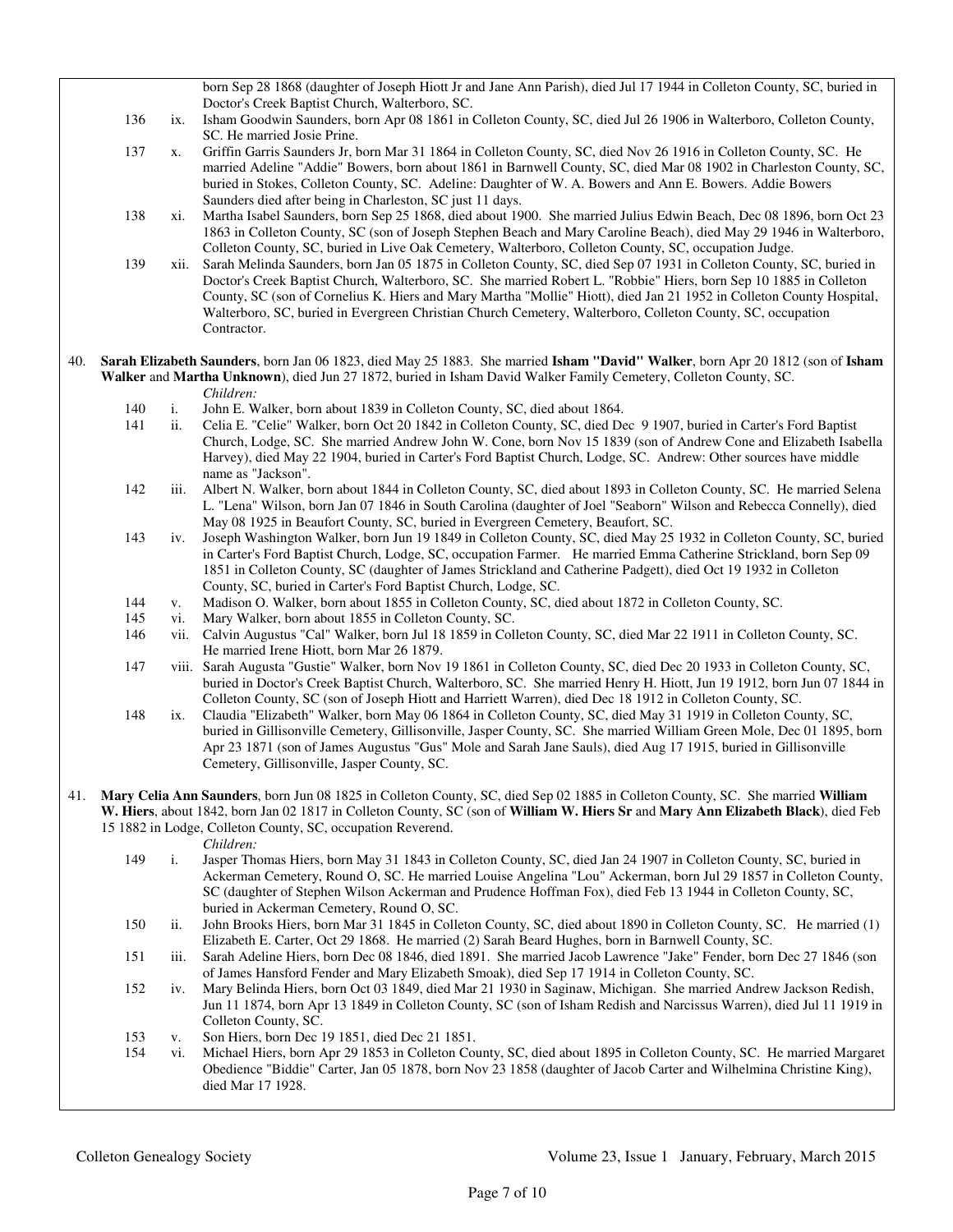|     | 155                                                                                                                                                                                                                                                                                                            |      | vii. George Newton Hiers, born Mar 08 1855 in Colleton County, SC, died about 1922 in Colleton County, SC. He married<br>Christine McMillan.                                                                                                                                                                                                                                                                                                                                                                                                             |
|-----|----------------------------------------------------------------------------------------------------------------------------------------------------------------------------------------------------------------------------------------------------------------------------------------------------------------|------|----------------------------------------------------------------------------------------------------------------------------------------------------------------------------------------------------------------------------------------------------------------------------------------------------------------------------------------------------------------------------------------------------------------------------------------------------------------------------------------------------------------------------------------------------------|
|     | 156                                                                                                                                                                                                                                                                                                            |      | viii. Laura Amanda Hiers, born Feb 22 1858 in Colleton County, SC, died about 1903 in Colleton County, SC. She married                                                                                                                                                                                                                                                                                                                                                                                                                                   |
|     |                                                                                                                                                                                                                                                                                                                |      | Brooks H. Carter, Dec 18 1877.                                                                                                                                                                                                                                                                                                                                                                                                                                                                                                                           |
|     | 157                                                                                                                                                                                                                                                                                                            | ix.  | Elizabeth "Pamela" Hiers, born Jul 28 1860 in Colleton County, SC, died about 1905 in Colleton County, SC. She<br>married Eli William Smith, Jan 22 1888, born Jul 19 1866 in Colleton County, SC (son of Henry Smith and Sarah Ann<br>Carter), died Feb 12 1952.                                                                                                                                                                                                                                                                                        |
|     | 158                                                                                                                                                                                                                                                                                                            | X.   | Jesse Lee Hiers, born Jan 05 1863 in Colleton County, SC, died Mar 21 1940. He married Lucy Adeline Crosby, married<br>Jan 01 1888, died Jul 01 1948.                                                                                                                                                                                                                                                                                                                                                                                                    |
|     | 159                                                                                                                                                                                                                                                                                                            | xi.  | Harriet "Anna" Hiers, born Jun 12 1866 in Colleton County, SC, died Oct 08 1928 in Charleston County, SC, buried in<br>Fox Cemetery, Cottageville, SC. She married Julius Boardman Dodd, Jan 06 1886, born Mar 31 1861 in Colleton<br>County, SC (son of T. M. Dodd and Rebecca Fox), died Oct 28 1937 in Colleton County, SC, occupation Retired<br>Bookkeeper, buried in Fox Cemetery, Cottageville, SC.                                                                                                                                               |
| 42. | Sarah "Melinda" Caldwell, born Jan 26 1833 in Colleton County, SC, died Jul 01 1892 in Colleton County, SC, buried in Jones Family<br>Cemetery, Colleton County, SC. She married Robert Edgar Jones, about 1860 in South Carolina, born Mar 10 1827 in Colleton County,                                        |      |                                                                                                                                                                                                                                                                                                                                                                                                                                                                                                                                                          |
|     |                                                                                                                                                                                                                                                                                                                |      | SC (son of John S. Jones and Elizabeth Broxton), died Oct 25 1901 in Colleton County, SC, buried in Jones Family Cemetery, Colleton                                                                                                                                                                                                                                                                                                                                                                                                                      |
|     |                                                                                                                                                                                                                                                                                                                |      | County, SC, military Veteran of War Between the States, occupation South Carolina State Legislator. Robert: Owned 800 acre plantation.<br>Children:                                                                                                                                                                                                                                                                                                                                                                                                      |
|     | 160                                                                                                                                                                                                                                                                                                            | i.   | Jessie Stancel Jones Sr, born Sep 08 1852 in Colleton County, SC, died Oct 03 1936 in Ashton, Colleton County, SC,<br>buried in Jones Family Cemetery, Colleton County, SC, occupation Farmer/Businessman. The obituary notice which<br>appeared in The State Newspaper Oct 04 1936 (transposed Jesse Jones' age as 48, He was 84). He married Sally<br>Elizabeth Carter, Nov 15 1877 in Barnwell County, SC, born Nov 15 1855 in Colleton County, SC, died May 31 1899 in<br>Colleton County, SC, buried in Jones Family Cemetery, Colleton County, SC. |
|     | 161                                                                                                                                                                                                                                                                                                            | ii.  | Robert Edgar Jones, born May 15 1855, died Dec 23 1923, buried in Carter's Ford Baptist Church, Lodge, SC. He<br>married Rosa Eugenia Folk, born Apr 11 1858 in Colleton County, SC (daughter of John Jacob Folk and Elizabeth Adella<br>Breland), died Jul 23 1931 in Colleton County, SC, buried in Carter's Ford Baptist Church, Lodge, SC.                                                                                                                                                                                                           |
|     | 162                                                                                                                                                                                                                                                                                                            | iii. | Elizabeth A. "Lizzie" Jones, born Nov 12 1857, died Mar 26 1889, buried in Jones Family Cemetery, Colleton County,<br>SC. She married William Henry Carter, born Mar 22 1853 (son of William Jesse Carter and Sarah Ann Hiers), died<br>Nov 01 1899, buried in Jones Family Cemetery, Colleton County, SC.                                                                                                                                                                                                                                               |
|     | 163                                                                                                                                                                                                                                                                                                            | iv.  | William Wesley Jones, born Feb 20 1860, died Sep 24 1882, buried in Jones Family Cemetery, Colleton County, SC. He<br>married Minerva Lavina Jones, born Apr 20 1860 (daughter of Zachariah Jones and Sarah Margaret Gatch). Minerva:<br>According to Ancestry. Com and South Carolina Gatches and their descendants page 26 Minerva L. Jones married three                                                                                                                                                                                              |
|     | 164                                                                                                                                                                                                                                                                                                            | V.   | times 1st to William W. Jones 2nd to Charles Pinckney Carter and 3rd John C. Utsey.<br>Madison Clemmie Jones, born Apr 02 1862, died Oct 25 1891, buried in Jones Family Cemetery, Colleton County, SC.<br>She married William Henry Carter, born Mar 22 1853 (son of William Jesse Carter and Sarah Ann Hiers), died Nov 01<br>1899, buried in Jones Family Cemetery, Colleton County, SC.                                                                                                                                                              |
|     | 165                                                                                                                                                                                                                                                                                                            | vi.  | Lee Johnson Jones, born Feb 11 1867 in Colleton County, SC, died Dec 15 1956 in Baptist Hospital, Columbia, Richland<br>County, SC, buried in Lodge United Methodist Church Cemetery, Colleton County, SC, occupation Retired Farmer and<br>School Trustee (for 30 years). He married Kate Clifton Smyly, Jan 18 1890, born Mar 8 1869 (daughter of Charles<br>Maxwell Smyly and Narcissa Rutledge "Narcissa" Stephens), died Jul 22 1943 in Lodge, Colleton County, SC, buried in<br>Lodge United Methodist Church, Colleton County, SC. .              |
|     | 166                                                                                                                                                                                                                                                                                                            |      | vii. Anna Cameron Jones, born Aug 01 1869 in Colleton County, SC, died Nov 27 1940 in Ehrhardt, Bamberg County, SC,<br>buried in Carter's Ford Baptist Church, Lodge, SC. She married George A. Carter, born Nov 02 1871 in Colleton<br>County, SC, died Jul 20 1926 in Colleton County, SC, buried in Carter's Ford Baptist Church, Lodge, SC.                                                                                                                                                                                                          |
|     | 167                                                                                                                                                                                                                                                                                                            |      | viii. Clark Broxton Jones, born about 1871, died 5 mos. 22 days, buried in Jones Family Cemetery, Colleton County, SC.                                                                                                                                                                                                                                                                                                                                                                                                                                   |
|     | 168                                                                                                                                                                                                                                                                                                            | ix.  | Infant Daughter Jones, born Jun 29 1875, died Sep 11 1875, buried in Jones Family Cemetery, Colleton County, SC.                                                                                                                                                                                                                                                                                                                                                                                                                                         |
|     | 169                                                                                                                                                                                                                                                                                                            | X.   | Robert Clark Jones, born Jun 29 1875 in Colleton County, SC, died Jun 20 1929 in Colleton County, SC, buried in<br>Carter's Ford Baptist Church, Lodge, SC. He married Louise May "Lou" Cone, Apr 24 1907, born about 1881 in<br>Colleton County, SC (daughter of Andrew John W. Cone and Celia E. "Celie" Walker), died Dec 9 1944 in Colleton<br>County, SC, buried in Carter's Ford Baptist Church, Lodge, SC.                                                                                                                                        |
| 46. | Senas Pinckney Jasper "Pink" Garris Sr, born Oct 6 1842 in Colleton County, SC, died Dec 22 1931 in Colleton County, SC,<br>occupation Farmer. He married (1) Susan Smoak, born about 1848, died Sep 22 1867 in Colleton County, SC, buried in Smoaks Baptist<br>Church Cemetery, Smoaks, Colleton County, SC. |      |                                                                                                                                                                                                                                                                                                                                                                                                                                                                                                                                                          |
|     | 170                                                                                                                                                                                                                                                                                                            | i.   | Children:<br>Calvin William Garris, born Sep 22 1868 in Colleton County, SC, died May 29 1929 in Bamberg County, SC, buried in<br>Denmark Cemetery, Denmark, Bamberg County, SC, occupation Farmer. He married Sarah Valeria Sauls, born Nov 20<br>1870 in Colleton County, SC (daughter of Isaac Sauls Jr and Mary Ann Martin), died May 26 1928 in Colleton County,<br>SC, buried in Denmark Cemetery, Denmark, Bamberg County, SC.                                                                                                                    |

 He married (2) **Mary Elizabeth Goodwin**, Nov 17 1867, born Feb 24 1848 (daughter of **James Goodwin Sr** and **Alsenia Rebecca "Sennie" Carter**), died May 25 1876.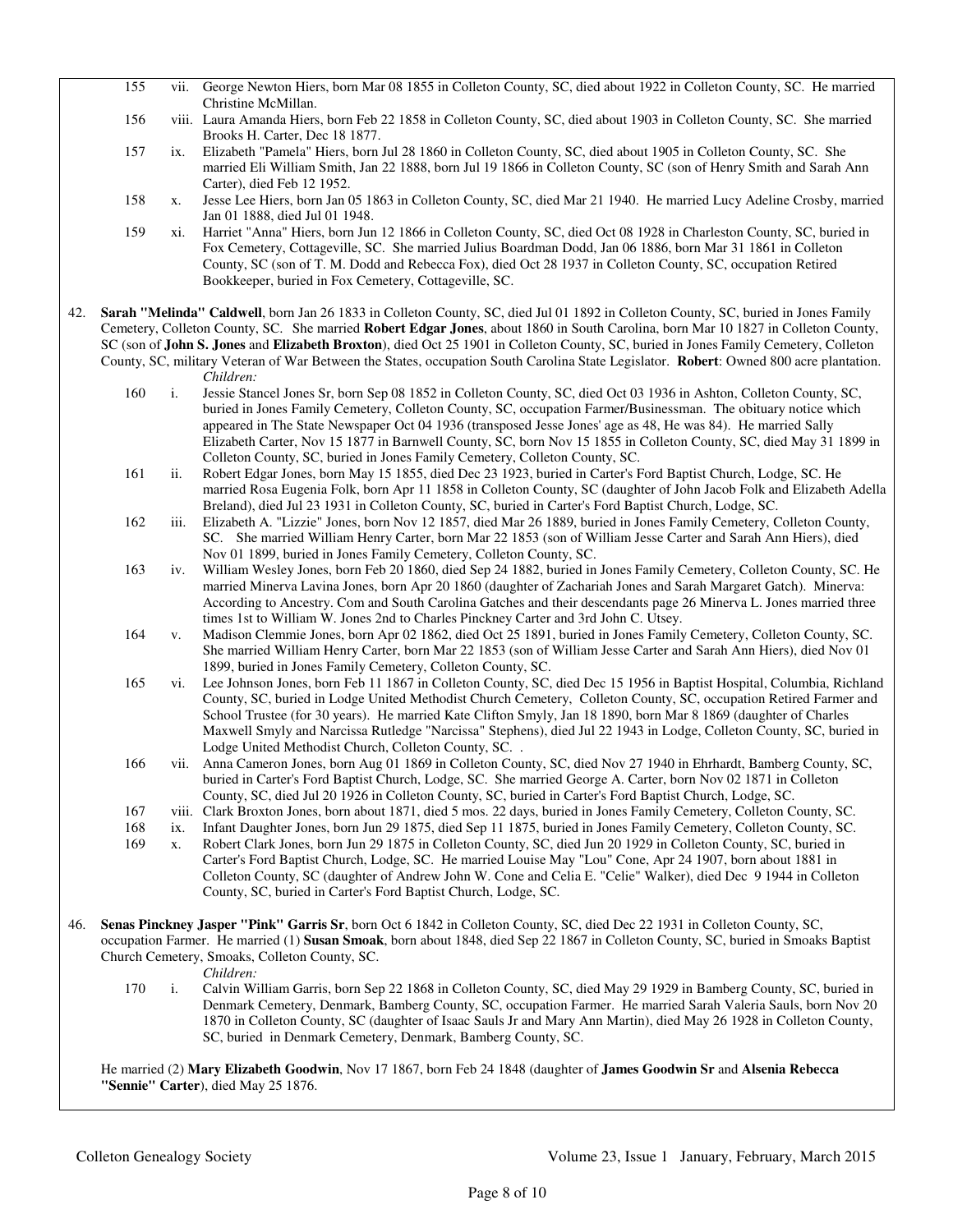*Children:*<br>171 ii. James Go ii. James Goodwin Garris, born Oct 5 1868, died Nov 25 1900, buried in Smoaks Baptist Church Cemetery, Smoaks, Colleton County, SC.

 172 iii. Anna "Charlotte" Garris, born 1869 in South Carolina, died Oct 23 1941, buried in Smoaks Baptist Church Cemetery, Smoaks, Colleton County, SC. She married Charles Mason Hodges, born 1870 in Marlboro County, SC (son of George Washington Hodges and Charlotte DeLorme Britton), died 1949 in Colleton County, SC, buried in Smoaks Baptist Church Cemetery, Smoaks, Colleton County, SC.

- 173 iv. John Samuel Garris, born Feb 07 1872 in Colleton County, SC, died Nov 28 1903 in Spartanburg, SC, buried in Little Swamp Methodist Church, Smoaks, SC, never married.
- 174 v. Senas Pinckney Jasper "Pink" Garris Jr, born Feb 21 1874 in South Carolina, died Jan 1 1921 in Colleton County, SC, buried in Smoaks Baptist Church, Smoaks, SC, occupation Farmer. He married Suzanne "Mamie" Sauls, born Mar 5 1878 (daughter of Isaac Sauls Jr and Mary Ann Martin), died Oct 6 1932, buried in Smoaks Baptist Church, Smoaks,  $SC$
- 175 vi. Philip C. Garris, born about 1876 in Colleton County, SC, died after 1940.

 He married (3) **Celia Spell**, born Nov 19 1842, died Feb 09 1889, buried in Smoaks Baptist Church Cemetery, Smoaks, Colleton County, SC.

*Children:*

- 176 vii. Mary Elizabeth Garris, born Jun 01 1879, died Aug 22 1885, buried in Smoaks Baptist Church Cemetery, Smoaks, Colleton County, SC.
- 177 viii. Sallie Valeria Garris, born Jan 12 1882 in Smoaks, Colleton County, SC, died Aug 18 1920 in Salisbury, Rowan County, NC, buried in Smoaks Baptist Church Cemetery, Smoaks, Colleton County, SC. She married (1) Clarence C. Whitmire, Nov 03 1911 in Fulton County, Ga, born Jan of 1880, died about 1913. She married (2) I. Thomas Birney. I.: Name is spelled "Birney" on tombstone of Sallie Garris Whitmire Birney and in Press and Standard as well as death certificate for Sallie Birney is spelled "Burney".
- 178 ix. Leila Irene Garris, born May 11 1883, died Sep 21 1942, buried in Ravenel United Methodist Church Cemetery, Ravenel, Charleston County, SC. She married (1) Charles P. Phillips, about 1910. She married (2) Willie Eugene Snipes, born Sep 26 1876, died Dec 09 1956, buried in Ravenel United Methodist Church Cemetery, Ravenel, Charleston County, SC.
- 179 x. Berry W. Garris, born Aug 21 1888, died May 24 1889, buried in Smoaks Baptist Church Cemetery, Smoaks, Colleton County, SC.

 He married (4) **Henrietta Spell**, born Dec 12 1852 in Colleton County, SC, died Jul 02 1924 in Colleton County, SC, buried in Smoaks Baptist Church Cemetery, Smoaks, Colleton County, SC.

*Children:*

 180 xi. Clemson Calhoun Garris, born Jan 17 1892 in Colleton County, SC, died Jan 11 1988, buried in Andrews Memorial Cemetery, Andrews, SC. He married Gertrude Berry, Feb 11 1915, born Jul 13 1896 in Smoaks, Colleton County, SC (daughter of Franklin Julien "Frank" Berry and Sarah Harriett "Hattie" Kinard), died Nov 16 1970 in Winyah Extended Health Care, Georgetown, SC, buried in Andrews Memorial Cemetery, Andrews, SC, education Attended Limestone College.

 He married (5) **Madeline E. "Maude" Copeland**, born May 12 1889 (daughter of **James Aquila Copeland** and **Julia Katherine Zeigler**), died May 28 1970 in Charleston County, SC, buried in Willow Swamp Baptist Church Cemetery, Norway, SC.

47. **Elizabeth Kinsey**, born about 1820. Living with William and Martha Proveaux in 1900 Census. She married **Thomas Proveaux**, about 1833, born 1810 in Colleton County, SC (son of **William Archibald Proveaux** and **Mary Valentine**), died 1875 in Colleton County, SC. **Thomas**: Thomas Proveaux last name spelled 1850 Prevost, 1860 Provost, 1870.

- *Children:*<br>181 i Catherine 1. Catherine Miriam "Katie" Proveaux, born May 11 1835 in South Carolina, died Dec 17 1927 in Colleton County, SC, buried in Pleasant Grove Baptist Church, Walterboro, Colleton County, SC, occupation Retired. Listed as 92 year of age on death certificate #20082 which would match the census in 1850 (listed as Hiram born 1835 age 15) should be Miriam). However on tombstone her birth date is listed as 1839. She married George Pinckney Lott, about 1857, born Jul 10 1829, died Nov 01 1892, buried in Pleasant Grove Baptist Church, Walterboro, Colleton County, SC.
- 182 ii. Sarah Proveaux, born about 1837. Listed as 20 years of age in 1860 Census.
- 183 iii. Lavinia Proveaux, born about 1839. She married Job Padgett, about 1859, born about 1834 (son of Isham C. "Cap" Padgett and Sarah Ann Brown). Job: Listed as Gabe, Jabe, Jobe or Job. Job and Lavinia show up in the 1880 Census Colleton County, SC with nephew J. Scott Padgett.
- 184 iv. Mary "Polly or Patsy" Proveaux, born about 1841. Listed as 13 in 1860 Census. She married Howell McCormick.
- 185 v. Elizabeth Proveaux, born about 1844.
- 186 vi. Ellen H. Proveaux, born Apr of 1848 in South Carolina, died Jan 12 1930 in South Carolina. She married English Jones, born Aug 10 1845, died Jan 14 1910. English: Son of Jesse Jones.
- 187 vii. Henry Levi Proveaux, born about 1850 in Colleton County, SC, died Apr 18 1896 in Colleton County, SC. He married Sarah Ann Lucretia Bell, born about 1852 in Barnwell County, SC, died Oct 01 1935. Sarah: Daughter of John Bell and Cynthia Jowers.